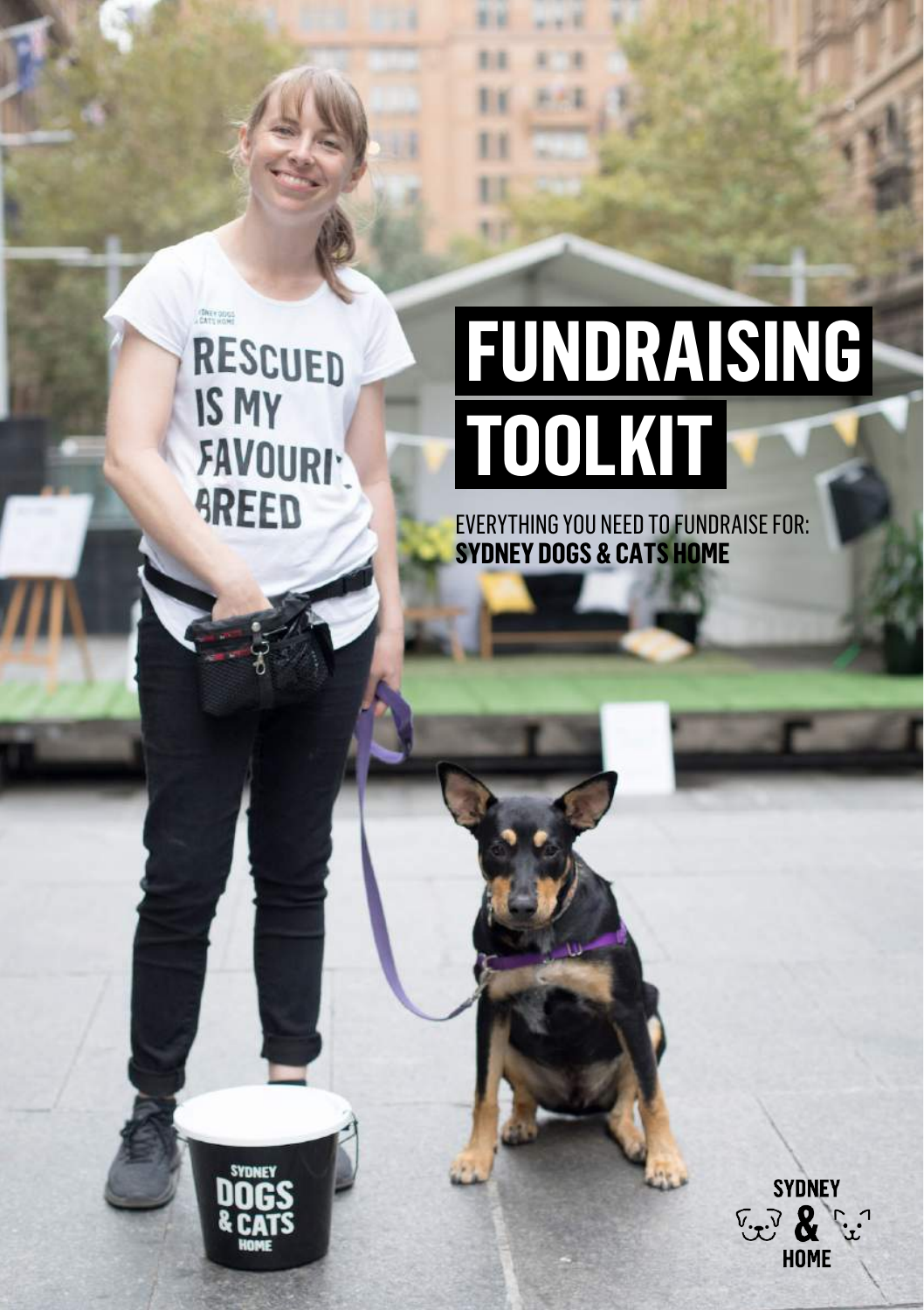## **TABLE OF CONTENTS WE NEED YOUR HELP**

WE NEED YOUR HELP | **3** ABOUT SYDNEY DOGS & CATS HOME | **3** YOUR SUPPORT | **4** HOW TO GET STARTED | **5** IDEAS | **6** GET INSPIRED |**7** TIPS | **8–9** ONLINE SUPPORTER PAGE |**10** GUIDELINES |**11** GETTING FUNDS TO US | **15**

Find out more at **<www.sydneydogsandcatshome.org>**

Contact us **[fundraising@sydneydogsandcatshome.org](mailto:fundraising%40sydneydogsandcatshome.org?subject=Fundraising%20for%20SDCH) 02 9587 9611**

### **BUILD OUR FUTURE**

Every year, we see over 3300 lost and abandoned pets come through our doors and we pride ourselves in responsibly reuniting and rehoming these animals to loving families.

However we are now facing our biggest challenge - to build our own forever home.

Following the news that our current site is slated for redevelopment, we are working towards finding a new place to care for animals in need. We are in a positive place, but we still need your help to raise \$15 million for a purpose built facility to continue our vital work.

We know the challenge is large, but the animals of Sydney need us and with the support of our community, people like you, we know we can achieve anything. After all, it is how we have got this far.

### **ABOUT SYDNEY DOGS & CATS HOME**

Sydney Dogs & Cats Home (SDCH) was established in 1946 and today, is Sydney's only charity pound that responsibly reunites and rehomes lost and abandoned pets. SDCH is owned and operated by The Sydney Dogs & Cats Home Incorporated

Sydney Dogs & Cats Home is also a pivotal community facility, assisting not only with animal welfare, but also with aged care initiatives, disability care programs, school and higher education assistance and community service programs.

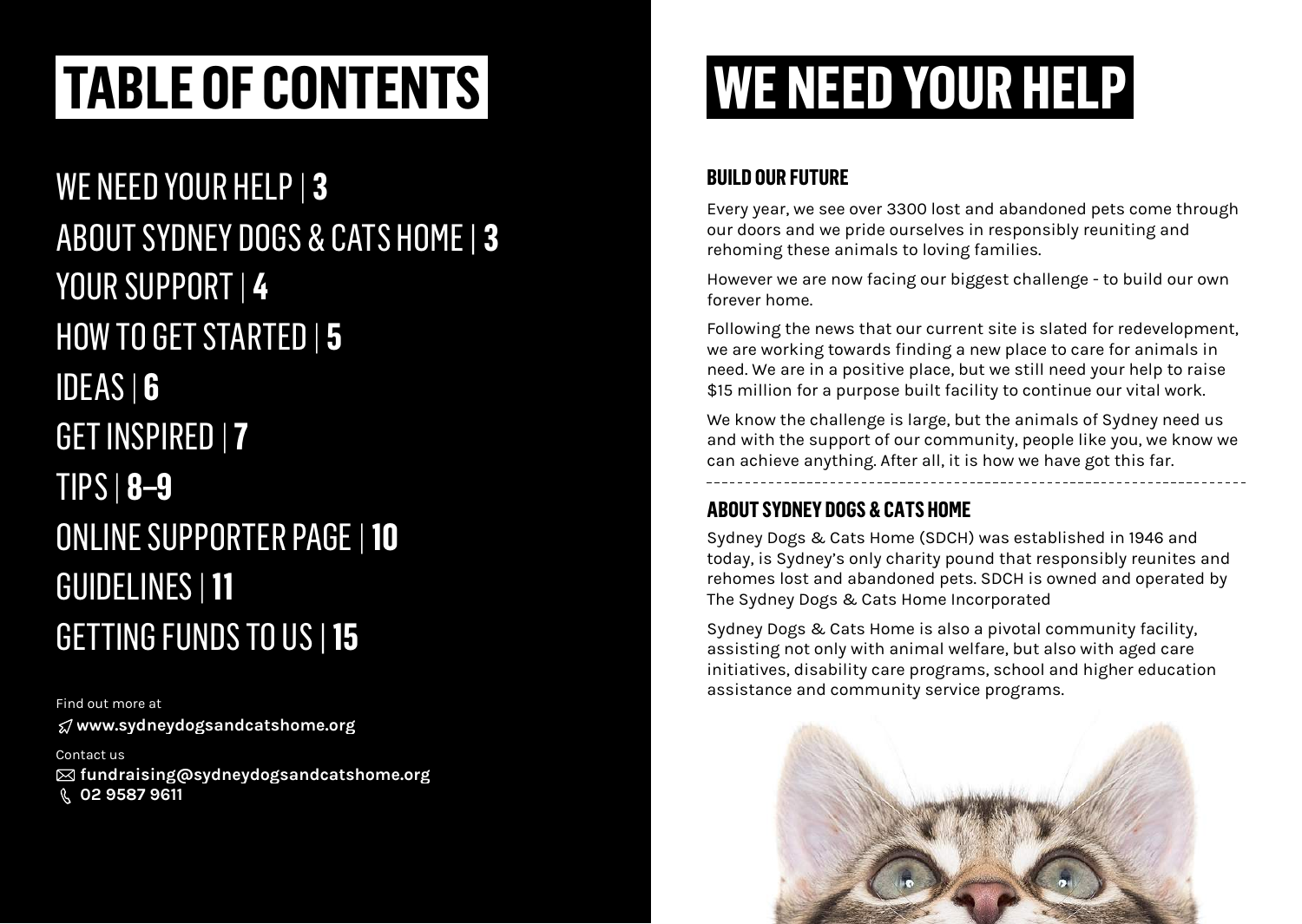### **YOUR SUPPORT WILL ENABLE US TO CONTINUE OUR WORK IN...**

### **CARING FOR ANIMALS LIKE MILKSHAKE**

After breaking her leg on the racetrack, Milkshake was taken to a local vet to be euthanized. Knowing the work we do, the vet called us



instead and we gladly took this girl on to fix

Whilst in our care, it was also discovered that Milkshake also had a degenerative eye disease that would render her completely blind in a matter of months.

We spent over **\$5,000** on specialist care and surgery for Milkshake, before finding her the perfect loving family.

### **CARING FOR ANIMALS LIKE GRACIE**

Gracie arrived to us covered in skin cancers that had been

left untreated for years. Her ears were riddled with painful

cancerous sores causing her a great deal of discomfort.

A very delicate operation was undertaken to remove both of Gracie's ears – the only treatment that would end her suffering and ensure her a bright future.

This operation and post-operative care came at a cost of over **\$1,500**.

## **HOW TO GET STARTED**

- You must be at least 18 years old. If you're not, you'll need an adult to help you fundraise
- Read this toolkit, it has important information you need to know about fundraising for SDCH
- Decide what type of fundraiser you'd like to do
- Read the fundraising guidelines (pages 12–14)
- Complete the Application to Raise Funds form and send it back to us. You'll then receive an authority to fundraise letter from us. Find the form here: **[www.sydneydogsandcatshome.org/fundraisingresources](www.sydneydogsandcatshome.org/fundraisingresources )**
- Or, create an online fundraising page to a campaign available with SDCH. Check out Page 10 for options.
- Now the fun part fundraise! Tell everyone you know and complete your amazing fundraiser!
- Let us know how it went we'd love to hear all about it. Email us: **[fundraising@sydneydogsandcatshome.org](mailto:fundraising%40sydneydogsandcatshome.org?subject=Fundraise%20for%20SDCH)**

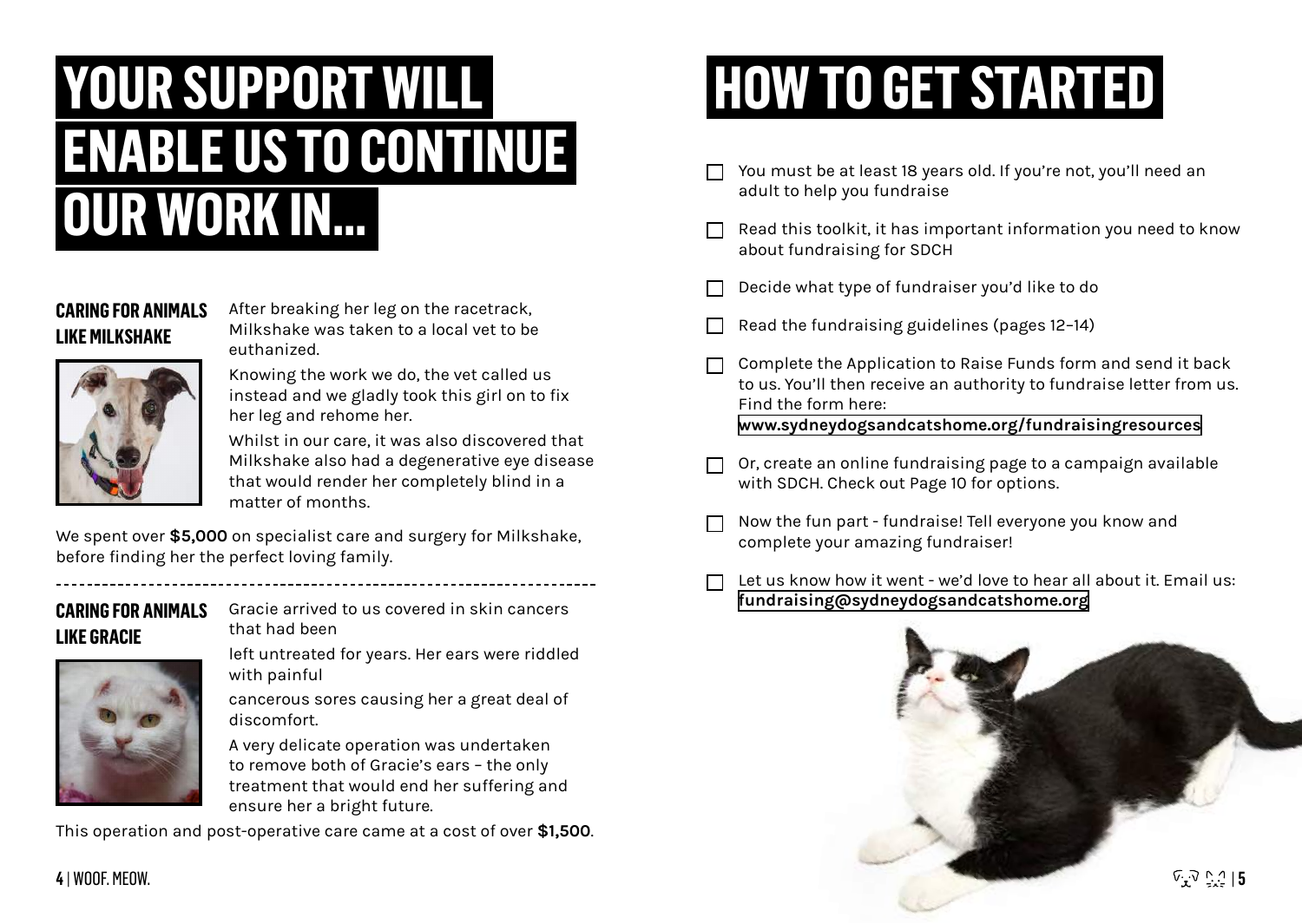## **FUNDRAISING IDEAS GET INSPIRED**

Whether you're a seasoned marathon runner or if walking your dog is the only exercise you get, signing up to a race is a fun and easy way to raise funds and awareness for SDCH! **RACE**

**Check out what's on in your local area and we'll help you set up your online fundraising page, and send you fundraising and training tips to get you started!**

Who can resist a cupcake or two, especially when satisfying your sweet tooth goes directly to helping puppies and kittens? **BAKE**

**Set a date, grab your mixing bowls and we'll sort you out with everything you need to make your fundraising a success!**

Why not include a fundraising activity in your CSR program, teambuilding day or to break up a normal week? Get your team (and your boss!) together by organising a fundraiser in your office. **WORK**

**Whether it's a morning or afternoon tea, a team challenge or a gold coin casual Friday, all you have to do is get in touch with us and we'll help you get things rolling.** 

Attention students and teachers! There are so many **you'd like to do in your**  ways your school can help raise money and awareness **can help you.** for SDCH. **SCHOOL**

**If you have something school, let us know and we** 

There is no limit to how you can support and fundraise for SDCH. **OWN IT**

**If you have an idea that you'd like to make a reality – we'll help you make it happen!**







### **ANNA SETS HERSELF A PERSONAL CHALLENGE**

**Supporter Anna** set herself a personal challenge and participated in both the 2017 City2Surf AND Sydney Half Marathon. **Anna raised over \$700.**

### **READY, SET, BAKE!**

**VetHQ Double Bay** hosted a Bake-Off Competition afternoon tea fundraiser in their workplace.

**The team raised \$1,700.**



#### **BRING YOUR DOG TO WORK DAY**

**Clarins Australia** celebrated National Bring Your Dog To Work Day by hosting a fundraising extravaganza in their office.

**Together, the office raised over \$500.**



#### **COMMUNITY GROUPS**

Local Girl Guides group got together and organised a doggy themed community event jam-packed with fun activities.

**The group raised over \$1,000**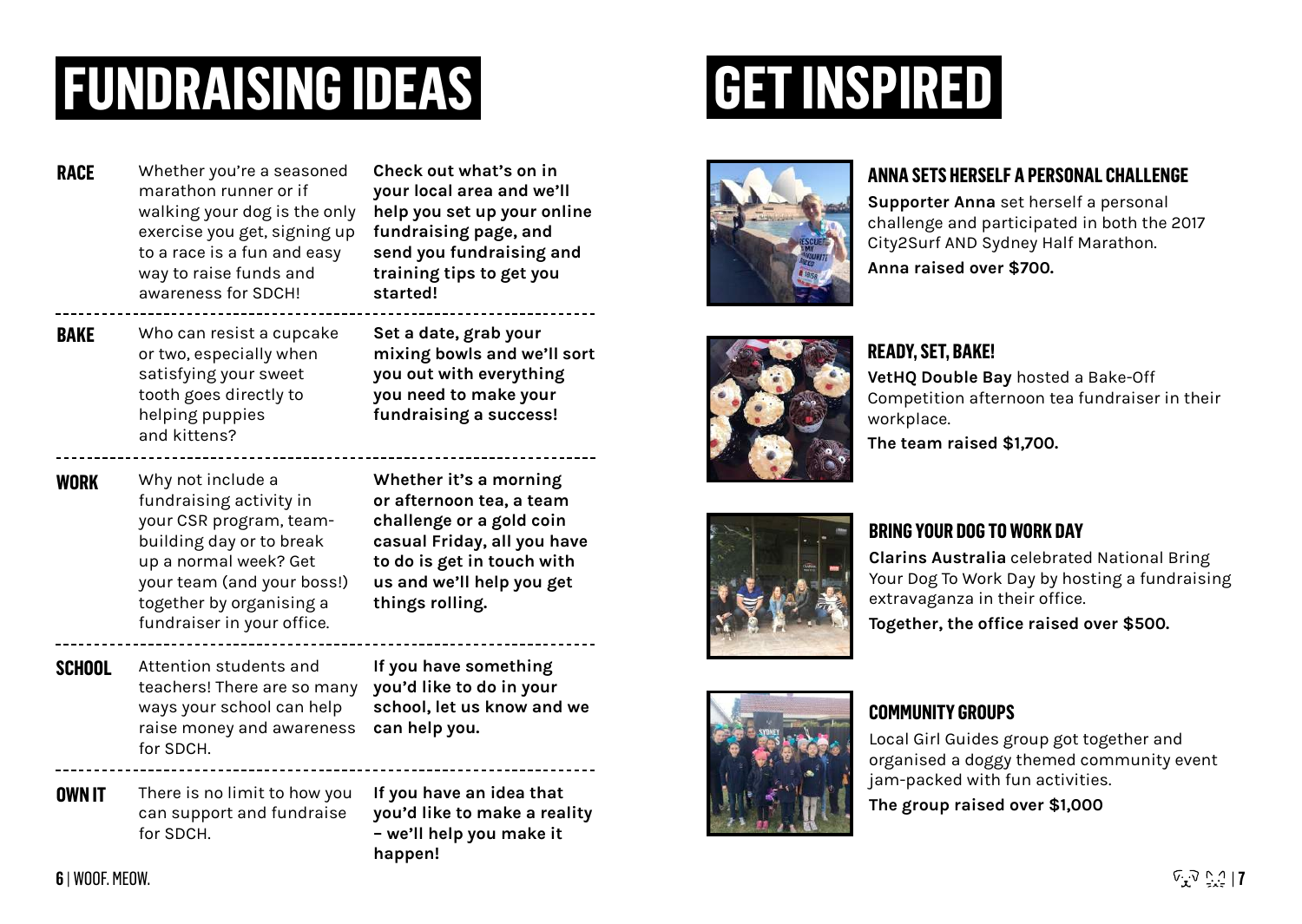## **FUNDRAISING TIPS**

#### FUNDRAISING TIPS CONTINUED...

#### **TIP #1 Set a fundraising goal.**

Having a goal always helps, so be sure to set a target you'd like to reach, and push yourself to go above and beyond it!

Not only will having a target keep you motivated, but it also lets your donors know how far you've got to go. This might just get them inspired enough to donate just that little bit more.

**TIP #2 Don't underestimate the power of an email.**

You'll be surprised how effective sending one email with a simple ask can be.

Be sure to send one to all your contacts (even the ones you haven't seen or spoken to in a while), telling them why you're doing what you're doing, details about the event, and how they can donate to you.

#### **TIP #3 Make it personal.**

Don't hold back when sharing your motivations and involvement with SDCH. At the end of the day, the people you ask are donating to support YOU, so letting them know how much their donation means to you, will make a world of difference!

**TIP #4 Let people know what their donation will do.**

Next time you ask people to donate to your fundraiser, suggest an amount and let them know how that specific money will go towards helping SDCH. You can find more information about this on Page. 12.

#### **TIP #5 Share on social.**

Post about your fundraiser on your social media accounts and be sure to let them know how they can donate. Keep your supporters updated on how your fundraiser is going, and let them know how much more you need to reach your target, and encourage them to help you get there!

**TIP #6 Follow up.**

A little reminder nudge never hurt anyone, so don't hesitate to follow up a mate who promised a donation but hasn't yet.

Everyone seems to be more and more busy nowadays, so it's common for people to put things off and forget, so they'd probably appreciate your reminder.

#### **TIP #7 Get others involved.**

Recruit others to help with your fundraising if they're up for it, even if it's just asking them to share your social media post, or forwarding your email to their connections.

The more people who see your fundraising efforts, the more chances of getting donations!

**TIP #8 Say Thank You.**

A no brainer, but a total must-do! Be sure to also let every donor know how much their donation means to you, and let everyone know how much you raised at the end of the fundraiser.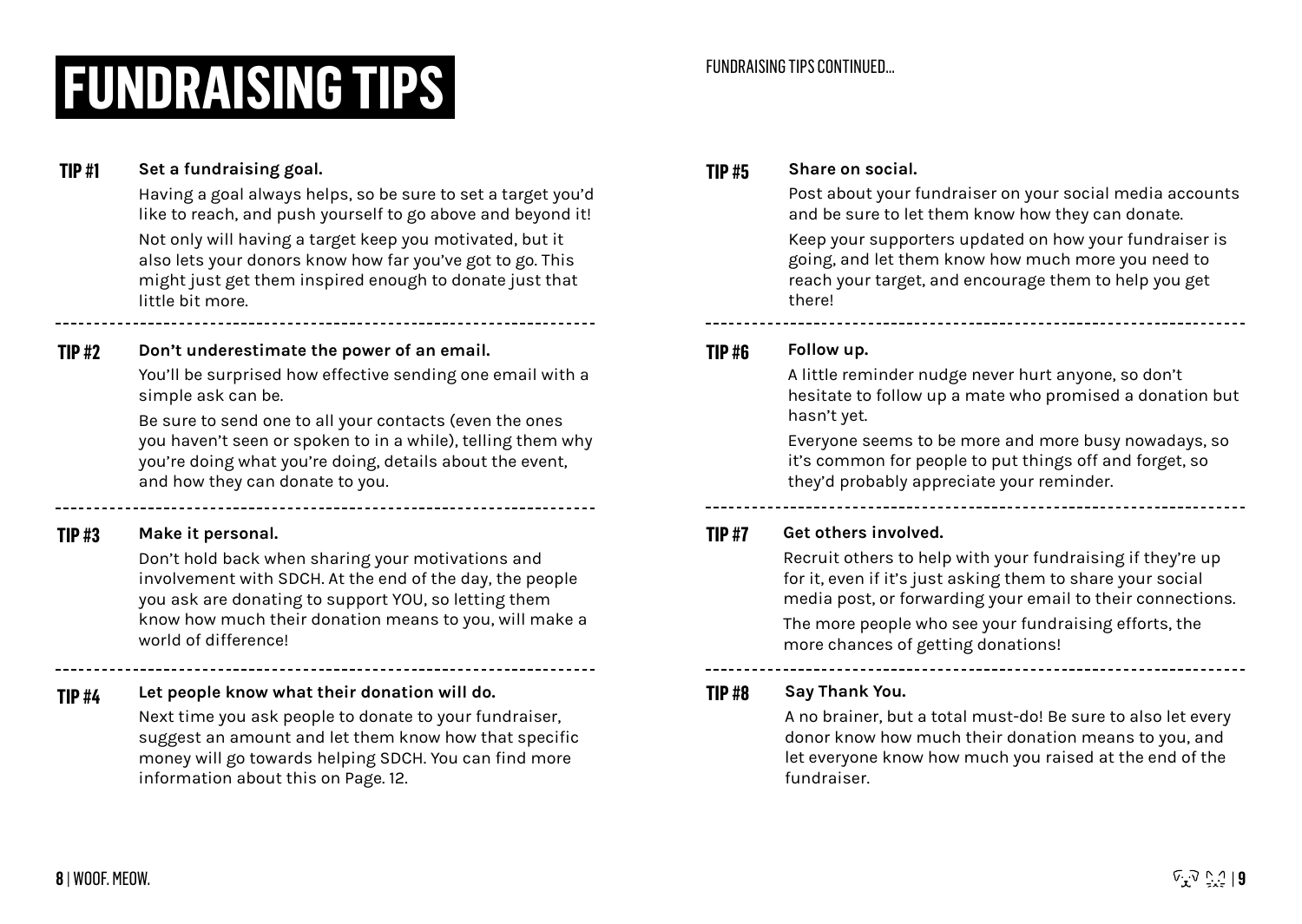### **CREATE AN ONLINE SUPPORTER PAGE**

Creating your own online fundraising page is quick and easy to do. This way, your supporters can donate online directly to your personalised page. Here are four campaigns available that you can create an account with:



### **THROW A SHINDIG**

Set up your very own event page for your next fundraising shindig to support our work by clicking the link below. **<shindig.raisely.com>**



#### **RACE WITH TEAM SDCH**

**PLEDGE YOUR BIRTHDAY**

Join our running team by signing up to a local fun run and setting up an online page to help us raise money and awareness for our cause. **<teamsdch.raisely.com>**

Make your birthday this year extra special

# by creating a birthday page and ask your

#### peers to donate as their gift to you. **<birthdaypledge.raisely.com>**

**IN MEMORY**

Celebrate the life of a loved one by supporting our life-changing work in their memory. **<inmemory.raisely.com>**

### **FUNDRAISING GUIDELINES**

**Sydney Dogs & Cats Home has established guidelines to ensure that your activity complies with fundraising regulations and upholds Sydney Dogs & Cats Home principles:**

- The fundraising event/activity shall be conducted in the authorised Fundraiser's name and is the sole responsibility of the fundraiser. Sydney Dogs & Cats Home can offer some assistance, within what is considered to be reasonable grounds and depending on availability of resources. However, Sydney Dogs & Cats Home is not able to take a coordination role in these activities and its staff or volunteers cannot assist in soliciting prizes, organising media relations, sole publicity, or providing goods or services to assist the Fundraiser (you) in the running of the fundraiser/event.  **1.**
- The Sydney Dogs & Cats Home is unable to provide public liability insurance cover to Community Fundraising events/ activities. **2.**
- If the Fundraiser wishes to utilise Sydney Dogs & Cats Home name and/or logo on any materials or products, the Fundraiser must obtain prior permission from Sydney Dogs & Cats Home. All printed material, including media releases, must be forwarded to Sydney Dogs & Cats Home for approval prior to being printed or circulated. **3.**
- **4.** If the Fundraiser wishes to refer to or promote Sydney Dogs & Cats Home Inc, they must refer to the organisation as 'Sydney Dogs & Cats Home'.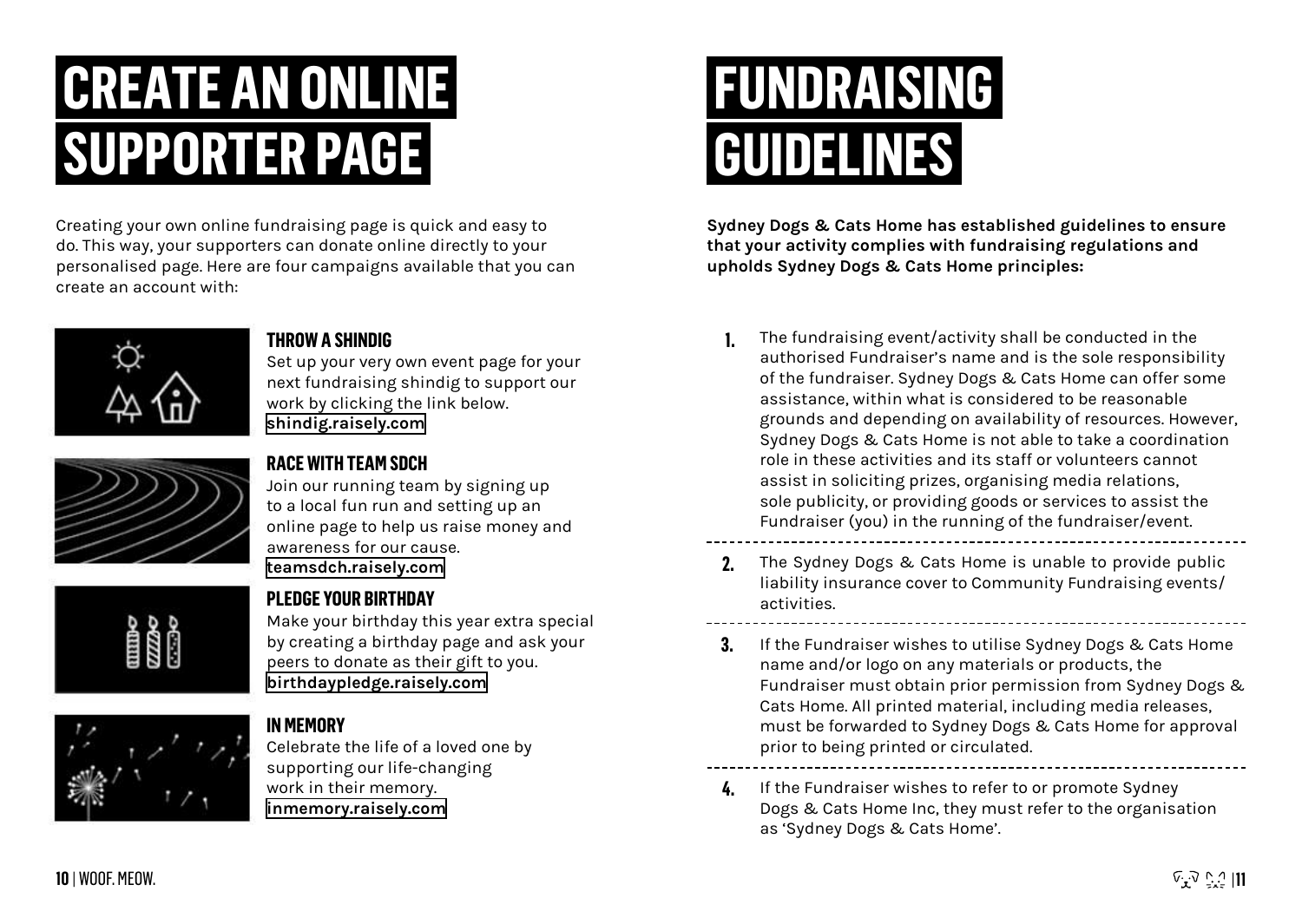#### FUNDRAISING GUIDELINES CONTINUED....

The Fundraiser has no right to the name Sydney Dogs & Cats Home, nor is the Fundraiser given the right to raise funds in that name.

- Please remember that your fundraising event/activity will not be a Sydney Dogs & Cats Home's fundraising event. It will be a fundraiser to raise funds for Sydney Dogs & Cats Home. A suggested format to promote your activity is 'Funds raised will support Sydney Dogs & Cats Home...' **5.**
- The financial aspects, fundraising, raffles, record keeping and management of the event/activity are entirely the responsibility of the Fundraiser. **6.**

The general obligations of the Fundraiser are to:

- Provide Sydney Dogs & Cats Home with an estimate of the income and expenditure associated with your event.
- Keep accurate financial records.
- Return funds raised and details of your actual income and expenditure to Sydney Dogs & Cats Home within **14 days** of the fundraising activity

**NB:** Basic tips for record keeping – a simple way to keep track of the financial details of your event is to keep a folder with a number of plastic sleeves. Use individual sleeves to keep receipts, bank deposit stubs, cheques donated, donor pledge/ tally sheets and receipts.

Sydney Dogs & Cats home cannot pay expenses incurred by you, but you can deduct your necessary expenses from the proceeds of your event, provided they are properly documented. **7.**

**NB:** Total expenses must be less than 40% of Gross income.

#### FUNDRAISING GUIDELINES CONTINUED....

- Sydney Dogs & Cats Home will issue official receipts for approved events. Tax-deductible receipts can only be issued to people donating money of \$2 or more. The Fundraiser must keep a register of all supporters eligible for tax-deductible receipts and send back to Sydney Dogs & Cats Home. If required, Sydney Dogs & Cats Home can issue you with a receipt register to record all people requesting a receipt. Individual receipts will be distributed by Sydney Dogs & Cats Home. **8.**
- Sydney Dogs & Cats Home do not issue receipt books to the Fundraiser to issue receipts; however it is important that you familiarise yourself with the official guidelines for issuing receipts, so you provide the correct information to people supporting your fundraiser. You need to understand: **9.**
	- When a receipt can be issued, and to whom.
	- •- **The following are not tax-deductible:**
		- > Ticket purchases (eg. Raffle), entry to an event, donations of goods or services, auction purchases. That is, anything where the person gets something in return for giving is not tax deductible.
		- > Tax deductible receipts can only be issued in return for a straight donation, that is, when the donor receives nothing in return. The Fundraiser can supply the donation link from the website for supporters to receive a receipt from Sydney Dogs & Cats Home or provide the supporters name and address details for receipts to be supplied by Sydney Dogs & Cats Home after the event.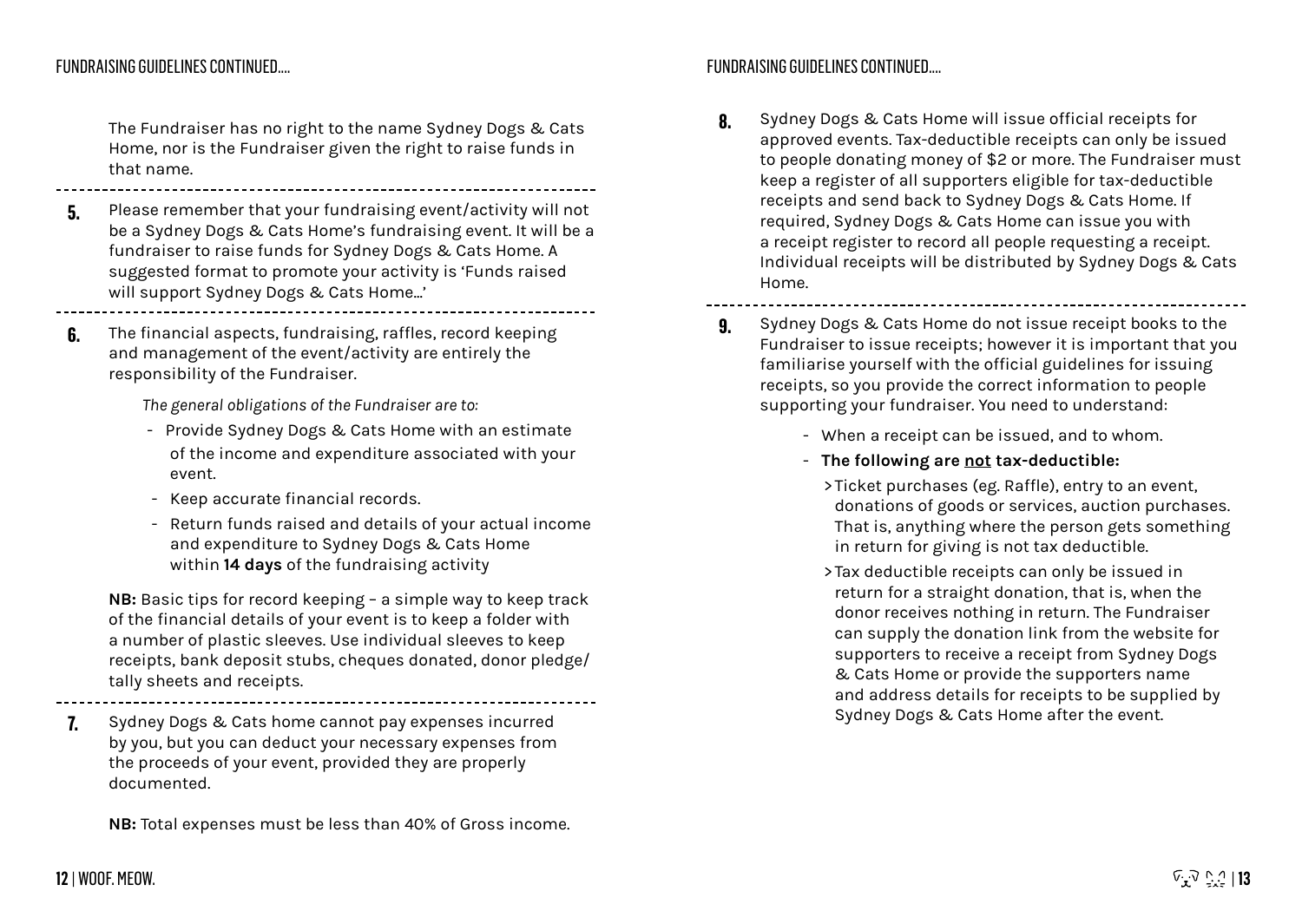

## **GETTING FUNDS TO US**

If you are using an online fundraising site, all your donations will be automatically remmitted to Sydney Dogs & Cats Home.

If you are collecting cash donations, please ensure that they are secure at all times. Collection tins must be sealed, labelled and numbered. Two people must count the cash, and it must be banked as soon as possible after the event. See information below about receipting for more information.

If you have collected funds in other ways (e.g. via cash donations or a cheque), you can transfer them into our bank account. Simply download and complete our Reconciliation Form which includes our account details.

### **WHO GETS A RECEIPT?**

Donations over \$2 are tax-deductible. In order to qualify as a taxdeductible donation, money must be given freely with no expectation of goods or services in return. To issue a receipt during your fundraising efforts, please contact us and we'll provide you with a form and further instructions on this process.

As tax information is subject to frequent change, we suggest that you check in with us if you have any questions or concern.

#### **Here is a general guide to help you:**

**Tickets:** Generally, tickets sold for fundraising events are non taxdeductible.

**Auction:** Generally, buying items at an auction does not qualify as a tax-deductible donation.

**Raffle:** Buying a raffle ticket does not qualify as a tax-deductible donation. GST does not apply to raffle tickets. Depending on the total value of prizes in your raffle, you may need a permit from your state lottery and gaming authority, so please check in with us.

**Goods:** If you sell chocolates, pens or any other item, these 'goods' are not tax-deductible.